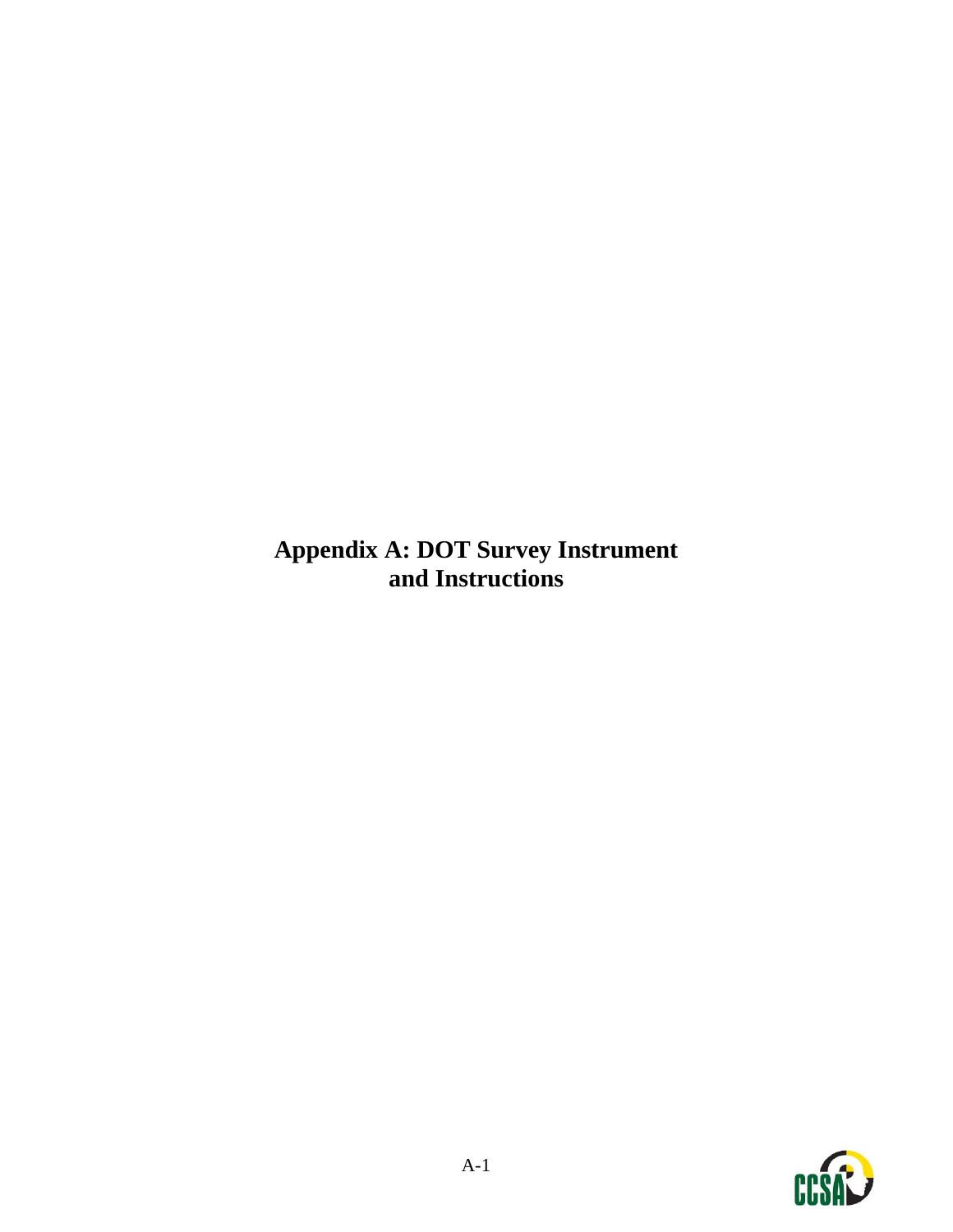## **NCHRP Project 22-29: Performance of Longitudinal Barriers on Curves and Superelevated Roadway Sections**

## **Background:**

In 2009, the AASHTO Technical Committee on Roadside Safety (TCRS) promoted a Research Problem Statement to investigate the safety performance of longitudinal barriers installed on curved and superelevated roadway sections. In 2010, the AASHTO Standing Committee (SCOR) on Research recognized this need and provided funding for research under the National Cooperative Highway Research Program (NCHRP). Under NCHRP Project 22-29, a detailed study will be conducted to establish performance envelopes for longitudinal barriers when placed on varying curved, superelevated roadway sections. The study will make use of statistical analyses of crash data, reviews of current practices, vehicle dynamics analyses, finite element simulations of vehicle to barrier impacts, and fullscale crash testing to determine performance envelopes and develop recommendations for the selection, design, and installation of barriers for such roadway situations.

To assure study relevance, your help is sought to assist the research team in identifying the commonly installed longitudinal barriers on curves and superelevated roadway sections and understanding the experience with and critical concerns/issues related to the safety performance of such barrier deployments. It is not expected that all of the information requested below will be available from all states, but even partial responses or knowing that such barriers are not used in a state is useful. The emphasis of the study is on longitudinal barrier use on **high-speed highways** (55 mph or higher). Please consider only high-speed highway installations when answering the questions.

Please complete the survey with all readily available information. Any additional information related to the topic can be included in Question 8 of the survey. We greatly appreciate your help in completing the survey. If you have any questions, please do not hesitate to contact:

| Dhafer Marzougui<br>The National Crash Analysis Center<br>The George Washington University, Virginia Science & Technology Campus<br>45085 University Drive, Ashburn, VA 20147, USA<br>Phone: 703-726-8532, Fax: 703-726-8530, E-mail: dmarzoug@ncac.gwu.edu |
|-------------------------------------------------------------------------------------------------------------------------------------------------------------------------------------------------------------------------------------------------------------|
|                                                                                                                                                                                                                                                             |
|                                                                                                                                                                                                                                                             |
|                                                                                                                                                                                                                                                             |
|                                                                                                                                                                                                                                                             |
|                                                                                                                                                                                                                                                             |
| Phone:                                                                                                                                                                                                                                                      |
|                                                                                                                                                                                                                                                             |
| Date Survey Completed:                                                                                                                                                                                                                                      |

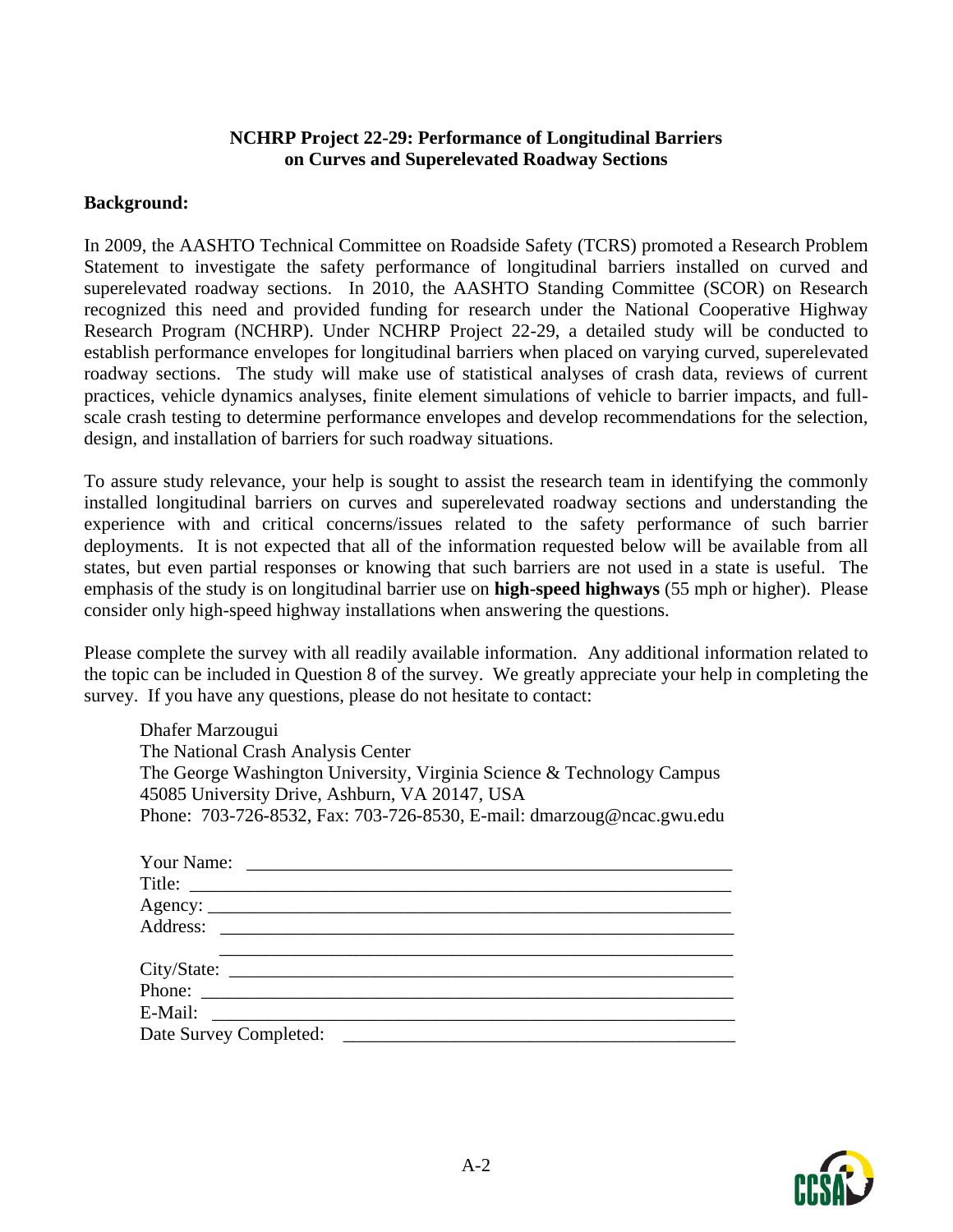## **Survey Questions:**

1. Please indicate (check) which longitudinal barriers are currently in place or are being installed on curved/superelevated **high-speed** road sections in your state. If available, please rank previously installed and currently being installed barriers from most to least commonly used (1 most commonly used, higher numbers for less commonly used).

|                                                                                                                                                                                                                                                                                                        | Previously installed<br>barrier ranking | Currently being installed<br>barrier ranking |
|--------------------------------------------------------------------------------------------------------------------------------------------------------------------------------------------------------------------------------------------------------------------------------------------------------|-----------------------------------------|----------------------------------------------|
| $\Box$ W-beam guardrail (31" or greater height)<br>$\Box$ W-beam guardrail (less than 31" height)<br>Thrie beam barrier<br>Concrete barrier (32" or lower height)<br>Concrete barrier (greater than 32" height)<br>Other longitudinal barrier<br>Please specify barrier designation or barrier details |                                         |                                              |
| $2-$                                                                                                                                                                                                                                                                                                   |                                         |                                              |
| $3-$                                                                                                                                                                                                                                                                                                   |                                         |                                              |

2. Please list longitudinal barriers that you expect your state is likely to have as a standard for applications in curved/superelevated **high-speed** road sections in 2014 (the completion year of this research). Please include all relevant design and installation information (For concrete barriers include shape, height, and vertical inclination; For semi-rigid and flexible barriers include post type, rail height, blockout width, and vertical inclination). Include web links or drawings describing barrier design details if available.



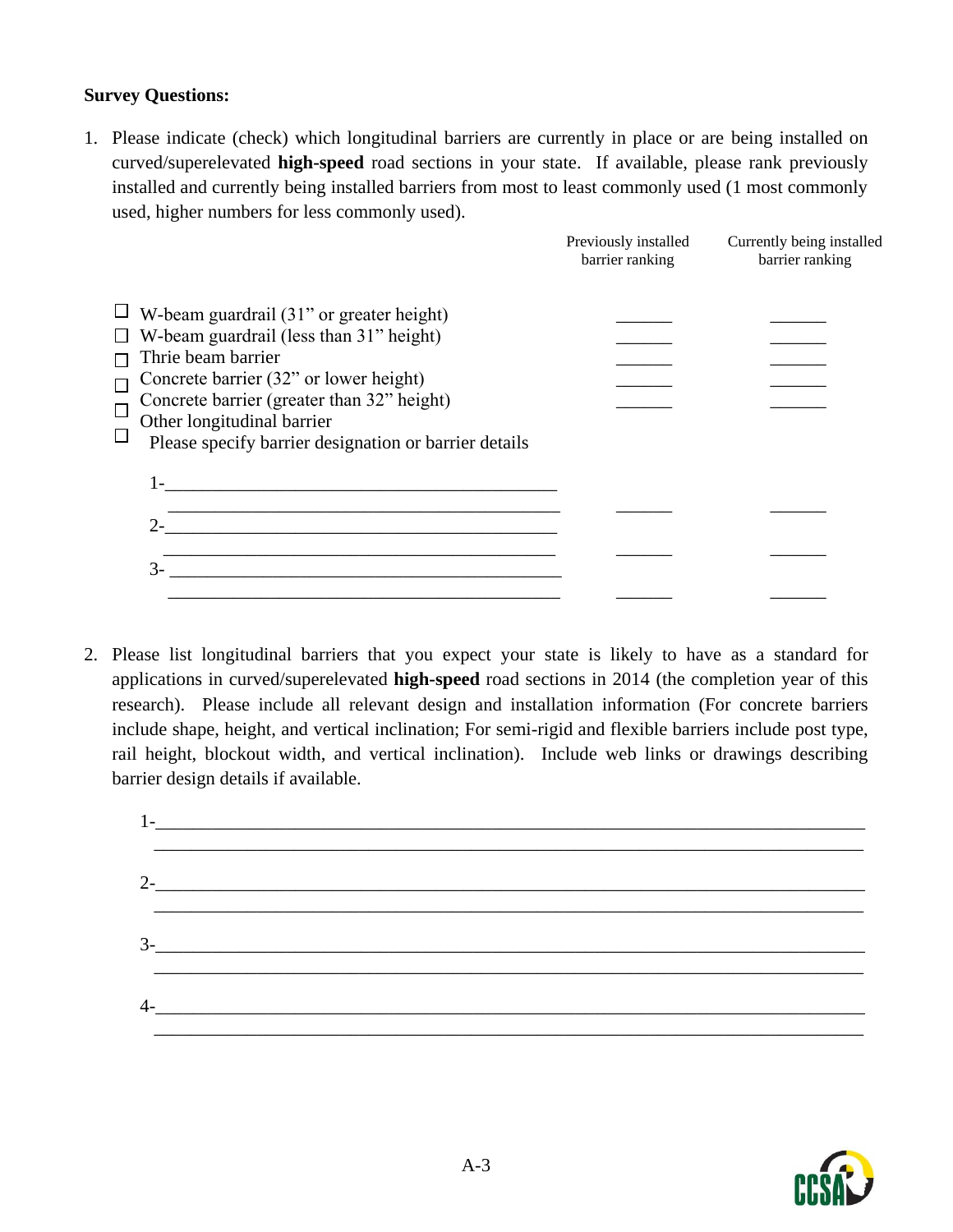3. Does your state have special criteria to decide if a barrier is warranted on curved/superelevated **highspeed** roadway sections?

 $\Box$  No

 $\Gamma$  Yes

If yes, please provide a summary or cite manuals or guidelines that document the criteria followed in your state:

\_\_\_\_\_\_\_\_\_\_\_\_\_\_\_\_\_\_\_\_\_\_\_\_\_\_\_\_\_\_\_\_\_\_\_\_\_\_\_\_\_\_\_\_\_\_\_\_\_\_\_\_\_\_\_\_\_\_\_\_\_\_\_\_\_\_\_\_\_\_ \_\_\_\_\_\_\_\_\_\_\_\_\_\_\_\_\_\_\_\_\_\_\_\_\_\_\_\_\_\_\_\_\_\_\_\_\_\_\_\_\_\_\_\_\_\_\_\_\_\_\_\_\_\_\_\_\_\_\_\_\_\_\_\_\_\_\_\_\_\_ \_\_\_\_\_\_\_\_\_\_\_\_\_\_\_\_\_\_\_\_\_\_\_\_\_\_\_\_\_\_\_\_\_\_\_\_\_\_\_\_\_\_\_\_\_\_\_\_\_\_\_\_\_\_\_\_\_\_\_\_\_\_\_\_\_\_\_\_\_\_

4. Does your state have special criteria to select the type (i.e. rigid, semi-rigid, or flexible) and Test Level (Report 350 or MASH TL3, TL4, etc.) for longitudinal barriers to be installed on curved/superelevated **high-speed** roadway sections?

 $\Box$  No

□ Yes

If yes, please provide a summary or cite manuals or guidelines that document the criteria followed in your state:

\_\_\_\_\_\_\_\_\_\_\_\_\_\_\_\_\_\_\_\_\_\_\_\_\_\_\_\_\_\_\_\_\_\_\_\_\_\_\_\_\_\_\_\_\_\_\_\_\_\_\_\_\_\_\_\_\_\_\_\_\_\_\_\_\_\_\_\_\_\_

\_\_\_\_\_\_\_\_\_\_\_\_\_\_\_\_\_\_\_\_\_\_\_\_\_\_\_\_\_\_\_\_\_\_\_\_\_\_\_\_\_\_\_\_\_\_\_\_\_\_\_\_\_\_\_\_\_\_\_\_\_\_\_\_\_\_\_\_\_\_

\_\_\_\_\_\_\_\_\_\_\_\_\_\_\_\_\_\_\_\_\_\_\_\_\_\_\_\_\_\_\_\_\_\_\_\_\_\_\_\_\_\_\_\_\_\_\_\_\_\_\_\_\_\_\_\_\_\_\_\_\_\_\_\_\_\_\_\_\_\_

\_\_\_\_\_\_\_\_\_\_\_\_\_\_\_\_\_\_\_\_\_\_\_\_\_\_\_\_\_\_\_\_\_\_\_\_\_\_\_\_\_\_\_\_\_\_\_\_\_\_\_\_\_\_\_\_\_\_\_\_\_\_\_\_\_\_\_\_\_\_

\_\_\_\_\_\_\_\_\_\_\_\_\_\_\_\_\_\_\_\_\_\_\_\_\_\_\_\_\_\_\_\_\_\_\_\_\_\_\_\_\_\_\_\_\_\_\_\_\_\_\_\_\_\_\_\_\_\_\_\_\_\_\_\_\_\_\_\_\_\_ \_\_\_\_\_\_\_\_\_\_\_\_\_\_\_\_\_\_\_\_\_\_\_\_\_\_\_\_\_\_\_\_\_\_\_\_\_\_\_\_\_\_\_\_\_\_\_\_\_\_\_\_\_\_\_\_\_\_\_\_\_\_\_\_\_\_\_\_\_\_

5. Is there available data related to crashes involving longitudinal barriers installed on curved/superelevated **high-speed** roadway sections in your state?

 $\Box$  No

Yes

If yes, please provide references or a person that we can contact to obtain the data.

6. Are you aware of in-service evaluations or accident investigations related to longitudinal barriers installed on curved/superelevated **high-speed** roadway sections that were conducted in your state?

 $\Box$  No

 $\Gamma$  Yes

If yes, please provide references or a person that we can contact to obtain the data.